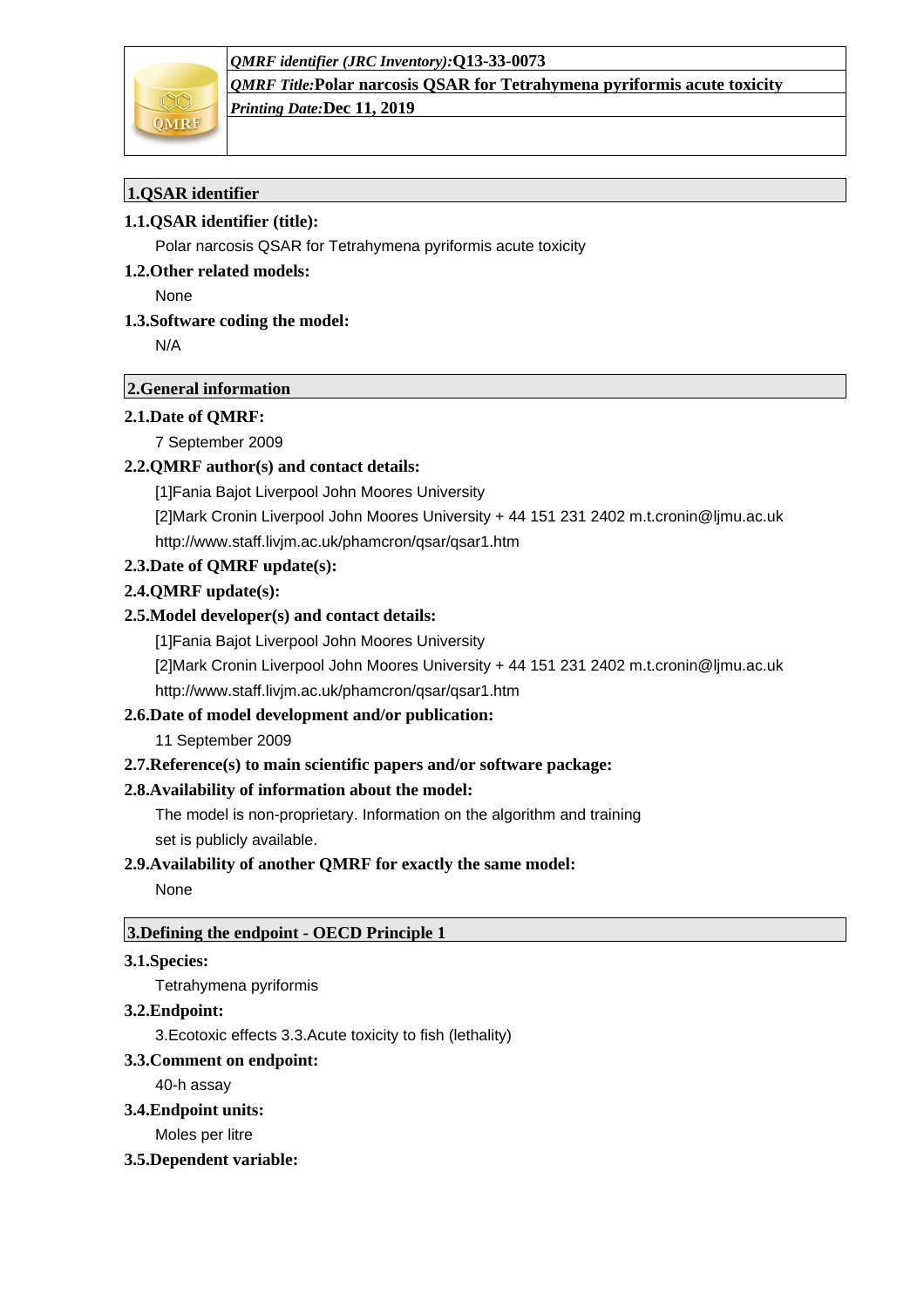Tetrahymena pyriformis 50% growth inhibition concentration (IGC50) (moles per litre) were logarithmically transformed (to base 10) and multipled by minus 1

#### **3.6.Experimental protocol:**

Toxicity data were extracted from Enoch, S. J.(2008) Chemosphere 71: 1225-1232.

## **3.7.Endpoint data quality and variability:**

## **4.Defining the algorithm - OECD Principle 2**

## **4.1.Type of model:**

QSAR

# **4.2.Explicit algorithm:**

Linear regression analysis

log (1/IGC50) = 0.619 log P - 0.997

# **4.3.Descriptors in the model:**

log P dimensionless logarithm of octanol-water partition coefficient

# **4.4.Descriptor selection:**

One descriptor (log P) chosen empirically from a knowledge of mechanism of action

# **4.5.Algorithm and descriptor generation:**

log P was calculated from SMILES string

# **4.6.Software name and version for descriptor generation:**

KOWWIN v1.67

KOWWIN is part of the EPISuite software

Available for download from http://www.epa.gov/oppt/exposure/pubs/episuite.htm

http://www.epa.gov/oppt/exposure/pubs/episuite.htm

## **4.7.Chemicals/Descriptors ratio:**

138 = 138 chemicals / 1 descriptor

## **5.Defining the applicability domain - OECD Principle 3**

# **5.1.Description of the applicability domain of the model:**

Applicability domain covers a log P range from 0.26 to 5.99. The acute toxicity values (negative logarithm of molar value) ranged from -1.5 to 2.63.

The compounds selected have been identified as polar narcotics to fish. i.e. they are non-reactive and cause lethality by accumulation at cellular membranes. They are characterised by being simple organic compounds including phenol derivatives and aniline derivatives compounds.

# **5.2.Method used to assess the applicability domain:**

None

## **5.3.Software name and version for applicability domain assessment:**

N/A

## **5.4.Limits of applicability:**

Polar narcosis mechanism of acute fish toxicity.

## **6.Internal validation - OECD Principle 4**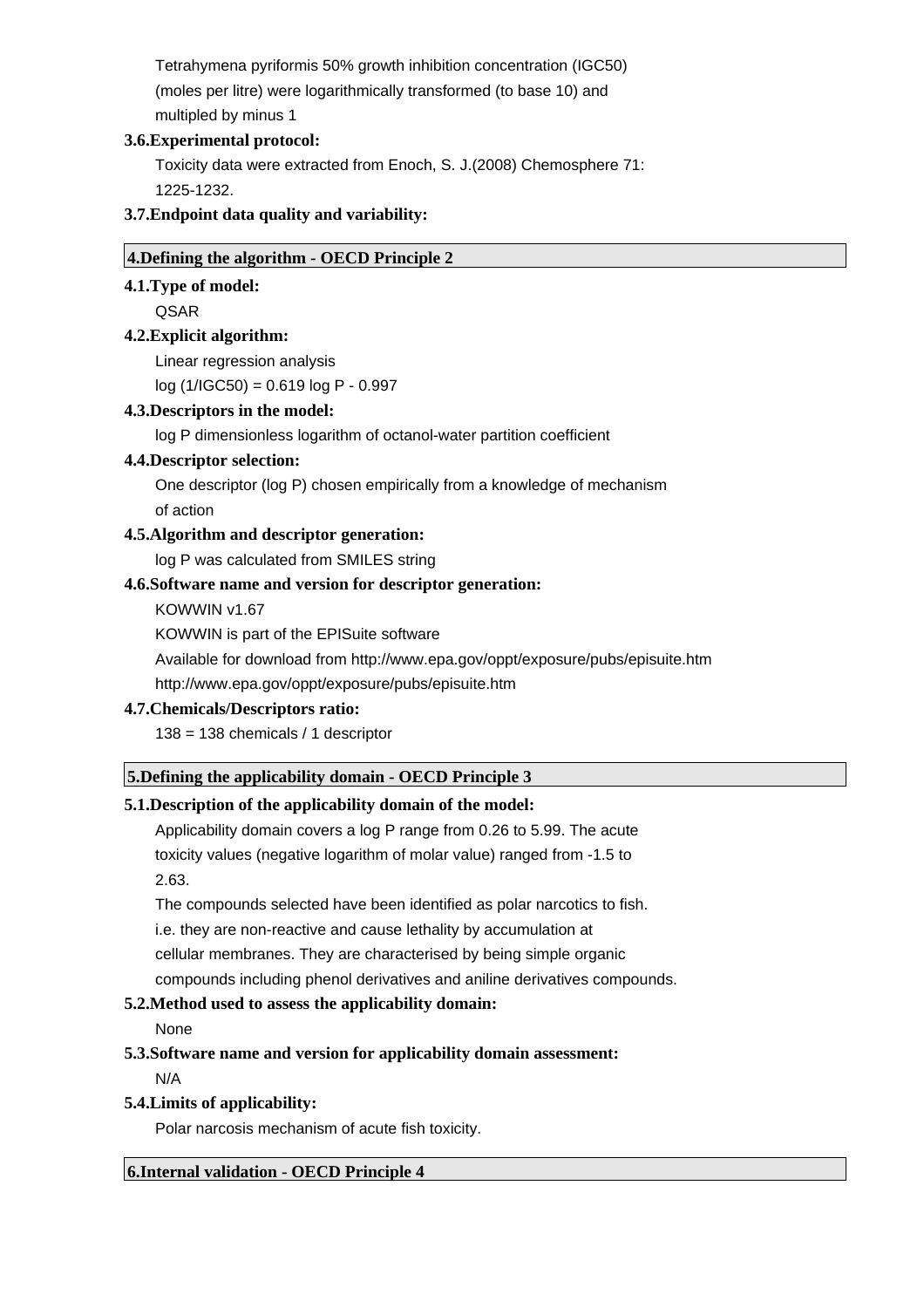#### **6.1.Availability of the training set:**

#### Yes

#### **6.2.Available information for the training set:**

CAS RN: Yes

Chemical Name: Yes

Smiles: Yes

Formula: No

INChI: No

MOL file: No

# **6.3.Data for each descriptor variable for the training set:**

All

# **6.4.Data for the dependent variable for the training set:**

All

# **6.5.Other information about the training set:**

138 simple organic compounds including phenol derivatives and aniline derivatives compounds.

# **6.6.Pre-processing of data before modelling:**

None

# **6.7.Statistics for goodness-of-fit:**

 $r^2$ adjusted for degrees of freedom = 0.763

standard  $error = 0.397$ 

Fishers statistic =  $443$ 

# **6.8.Robustness - Statistics obtained by leave-one-out cross-validation:** leave-one-out cross validated  $r^2$  = 0.758

## **6.9.Robustness - Statistics obtained by leave-many-out cross-validation:**

**6.10.Robustness - Statistics obtained by Y-scrambling:**

## **6.11.Robustness - Statistics obtained by bootstrap:**

**6.12.Robustness - Statistics obtained by other methods:**

## **7.External validation - OECD Principle 4**

# **7.1.Availability of the external validation set:**

No

# **7.2.Available information for the external validation set:**

CAS RN: No Chemical Name: No

Smiles: No

Formula: No

INChI: No

MOL file: No

# **7.3.Data for each descriptor variable for the external validation set:**

No

# **7.4.Data for the dependent variable for the external validation set:**

No

# **7.5.Other information about the external validation set:**

**7.6.Experimental design of test set:**